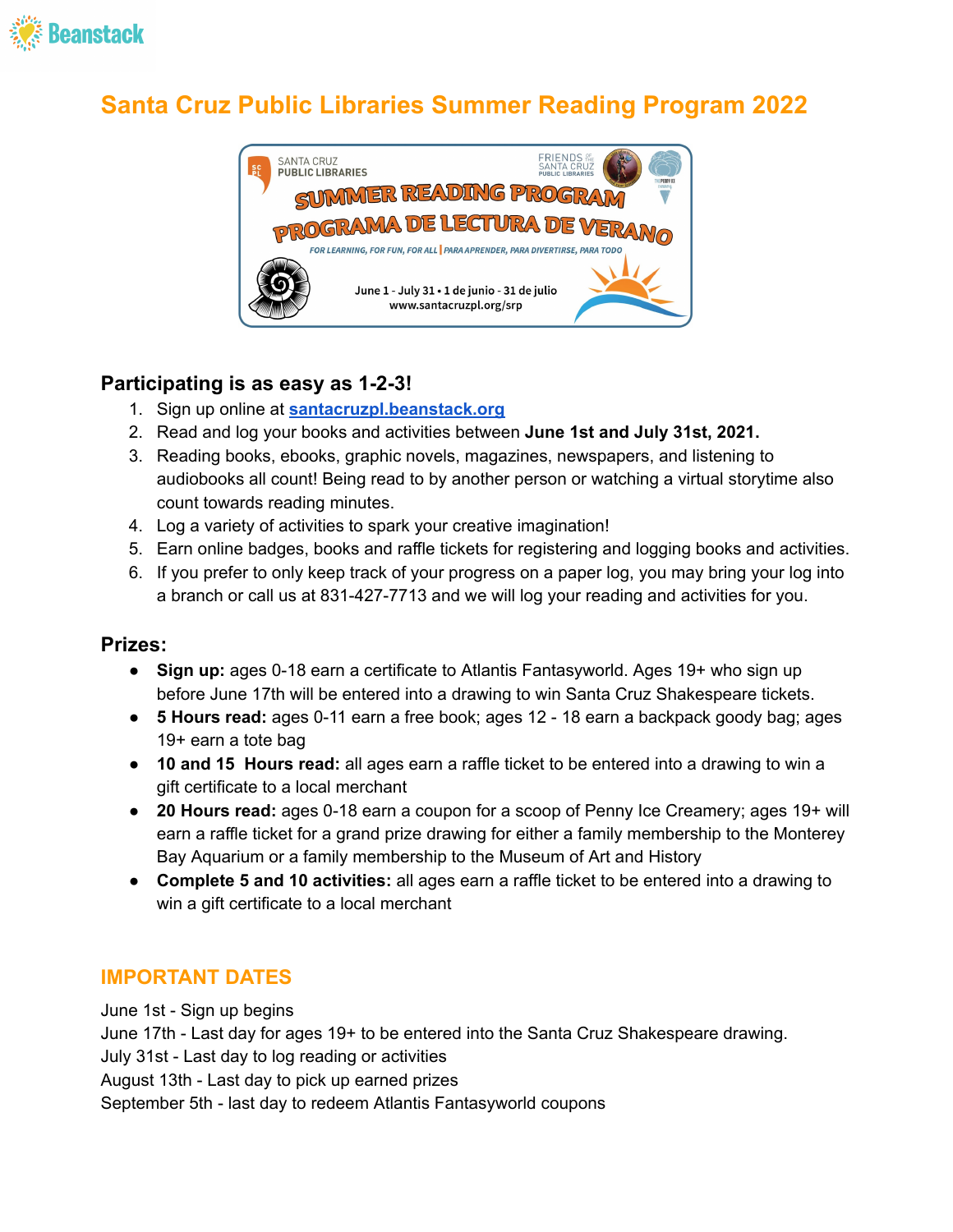#### **HOW TO PARTICIPATE ONLINE**

#### **LOGIN TO YOUR BEANSTACK ACCOUNT OR CREATE AN ACCOUNT IN BEANSTACK**

- 1. Go to **[santacruzpl.beanstack.org](https://santacruzpl.beanstack.org/)**
- 2. If you participated in our Summer Reading Program in the last three years, you already have a Beanstack account. If you can't remember your login information, contact us on our website at [www.santacruzpl.org/contact/](http://www.santacruzpl.org/contact/) or call 831-427-7713.
- 3. If you have not participated in the past, click on "**REGISTER AN INDIVIDUAL OR FAMILY**"
- 4. Fill in the information and submit. Please be sure to include your email address and phone number, so we can contact you if you win a raffle prize drawing.

#### **LOGGING YOUR BOOKS**

- 1. Go to **[santacruzpl.beanstack.org](https://santacruzpl.beanstack.org/)**
- 2. **SIGN-IN**
- 3. Click on "LOG READING and ACTIVITIES"
- 4. Click on "MINUTES"
- 5. Add the number of minutes you read
- 6. Click on "LOG" to officially add your hours to your total

#### **LOGGING YOUR ACTIVITIES**

- 1. Go to **[santacruzpl.beanstack.org](https://santacruzpl.beanstack.org/)**
- **2. SIGN-IN**
- 3. Click on "LOG READING and ACTIVITIES"
- 4. Click on "ACTIVITIES"
- 5. Find the appropriate badge that matches your activity
- 6. Check the box to officially complete the goal
- 7. Each activity is worth one point. Complete 5 activities to earn a raffle ticket. Complete 10 activities to earn an additional raffle ticket.

#### **REDEEMING PRIZES**

- 1. Atlantis Fantasyworld coupons will be emailed to you if you provide us with a valid email in Beanstack. If you do not provide us with a valid email, you will need to contact us at santacruzpl.org/contact OR call 831-427-7713.
- **2. Physical prizes can be picked up at a branch by August 13, 2022.**
- 3. If you win a raffle prize, you will be notified in early August.